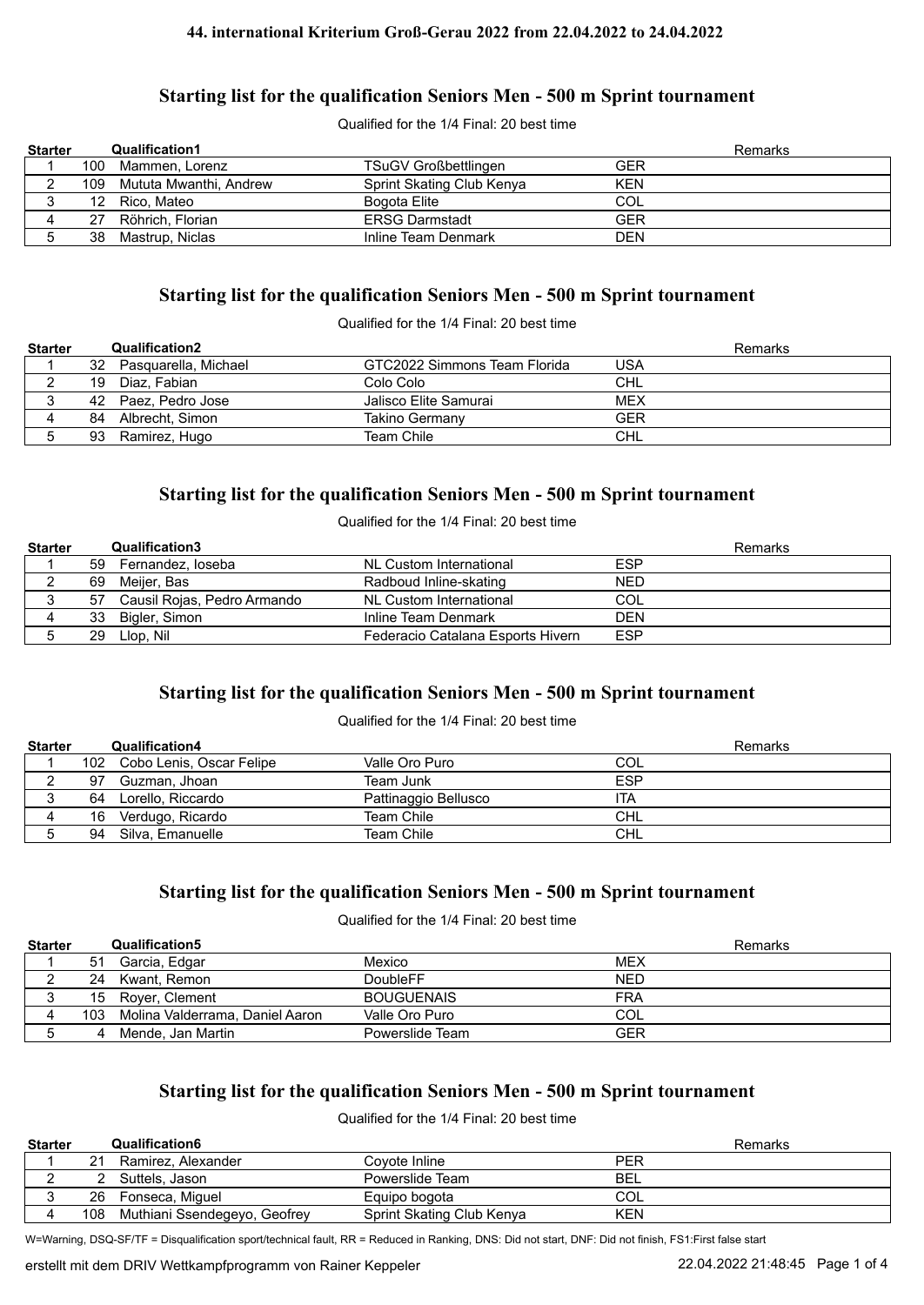| 40                      | Jelmar<br>าpenius<br>10 r | <b>Noord</b><br><br>rear<br><b>GIGLI</b> | $\overline{\phantom{0}}$<br>NE. |
|-------------------------|---------------------------|------------------------------------------|---------------------------------|
| - -<br>- -<br>IM:<br>ےت | lorar                     | $  -$                                    | <b>MEX</b>                      |

# **Starting list for the qualification Seniors Men - 500 m Sprint tournament**

Qualified for the 1/4 Final: 20 best time

| <b>Starter</b> |    | <b>Qualification7</b> |                                   | Remarks    |
|----------------|----|-----------------------|-----------------------------------|------------|
|                |    | 73 Sivilier, Yvan     | Team Arena Geisingen              | <b>FRA</b> |
|                |    | 105 Brissinck, Milan  | Zwaantjes Rollerclub Zandvoorde   | <b>BEL</b> |
|                |    | 28 Barbera, Stephane  | Federacio Catalana Esports Hivern | <b>ESP</b> |
|                |    | 88 Acosta, Camilo     | Team Arena Geisingen              | COL        |
|                |    | 18 Figueiredo, Pedro  | Club Sport Maritimo               | <b>POR</b> |
|                | 91 | Whyte, Josh           | Team Arena Geisingen              | NZL        |

### **Starting list for the qualification Seniors Men - 500 m Sprint tournament**

Qualified for the 1/4 Final: 20 best time

| <b>Starter</b> |    | <b>Qualification8</b>           |                           | Remarks    |
|----------------|----|---------------------------------|---------------------------|------------|
|                | 11 | Tapias Guzman, David Santiago   | AVIVAS                    | COL        |
|                | 70 | Bravo, Miguel                   | Roller Lagos C.P.         | <b>POR</b> |
|                | 89 | Gross, Flavio                   | Team Arena Geisingen      | <b>SUI</b> |
|                |    | 131 ten Cate, Jorian            | <b>ISP Skateboulevard</b> | <b>NED</b> |
|                | 30 | Saraza, Simon                   | Grandes Paisas            | COL        |
|                |    | 53 Paez Cuellar, Mike Alejandro | Mexico                    | <b>MEX</b> |

# **Starting list for the qualification Seniors Men - 500 m Sprint tournament**

Qualified for the 1/4 Final: 20 best time

| <b>Starter</b> |    | <b>Qualification9</b>   |                                               | Remarks    |
|----------------|----|-------------------------|-----------------------------------------------|------------|
|                |    | 22 Sepulveda, Sebastian | Covote Inline                                 | <b>PER</b> |
|                |    | 68 de la porte, Ivo     | Radboud Inline-skating                        | <b>NED</b> |
|                |    | 76 Gross, Leandro       | <b>RSC Liestal</b>                            | SUI        |
|                |    | 82 Cannoni, Gabriele    | Societa Sportiva Dilettantistica Mens Sai ITA |            |
|                | 90 | Wenger, Livio           | Team Arena Geisingen                          | SUI        |
|                |    | 40 Schipper, Kay        | <b>ISP Skateboulevard</b>                     | <b>NED</b> |

### **Starting list for the qualification Seniors Men - 500 m Sprint tournament**

Qualified for the 1/4 Final: 20 best time

| <b>Starter</b> |    | Qualification10              |                                    | Remarks    |
|----------------|----|------------------------------|------------------------------------|------------|
|                |    | 80 Ball, Bobby               | Skate 13 Racing Team               | <b>GBR</b> |
|                |    | 65 Sylvain, Raphael          | Pole France Espoir BFC             | <b>FRA</b> |
|                | 14 | Lehnertz, Timo               | <b>BONT Skate</b>                  | <b>GER</b> |
|                |    | 104 Brissinck, Jolan         | Zwaantjes Rollerclub Zandvoorde    | BEL        |
| 5              | 8  | Monnier, Loan                | Asphalte Roller Rixheim Wittenheim | <b>FRA</b> |
|                | 20 | Morales Parra, Jeremias Anto | Colo Colo                          | CHL        |

# **Starting list for the qualification Seniors Men - 500 m Sprint tournament**

Qualified for the 1/4 Final: 20 best time

| <b>Starter</b> |    | <b>Qualification11</b> |                                 | Remarks    |
|----------------|----|------------------------|---------------------------------|------------|
|                |    | 75 Pedicone, Doucelin  | Rollerblade World Team          | <b>FRA</b> |
|                |    | 66 Aerts, Victor       | Pole France Roller              | <b>FRA</b> |
|                | 67 | Berkhout, Daan         | Radboud Inline-skating          | <b>NED</b> |
|                |    | 78 Rumpf, Martin       | Skate Team Celle                | GER        |
|                | 17 | Morell. David          | Ciudad del Turia                | <b>ESP</b> |
|                |    | 106 Lippens, Brecht    | Zwaantjes Rollerclub Zandvoorde | BEL        |

# **Starting list for the qualification Seniors Men - 500 m Sprint tournament**

Qualified for the 1/4 Final: 20 best time

W=Warning, DSQ-SF/TF = Disqualification sport/technical fault, RR = Reduced in Ranking, DNS: Did not start, DNF: Did not finish, FS1:First false start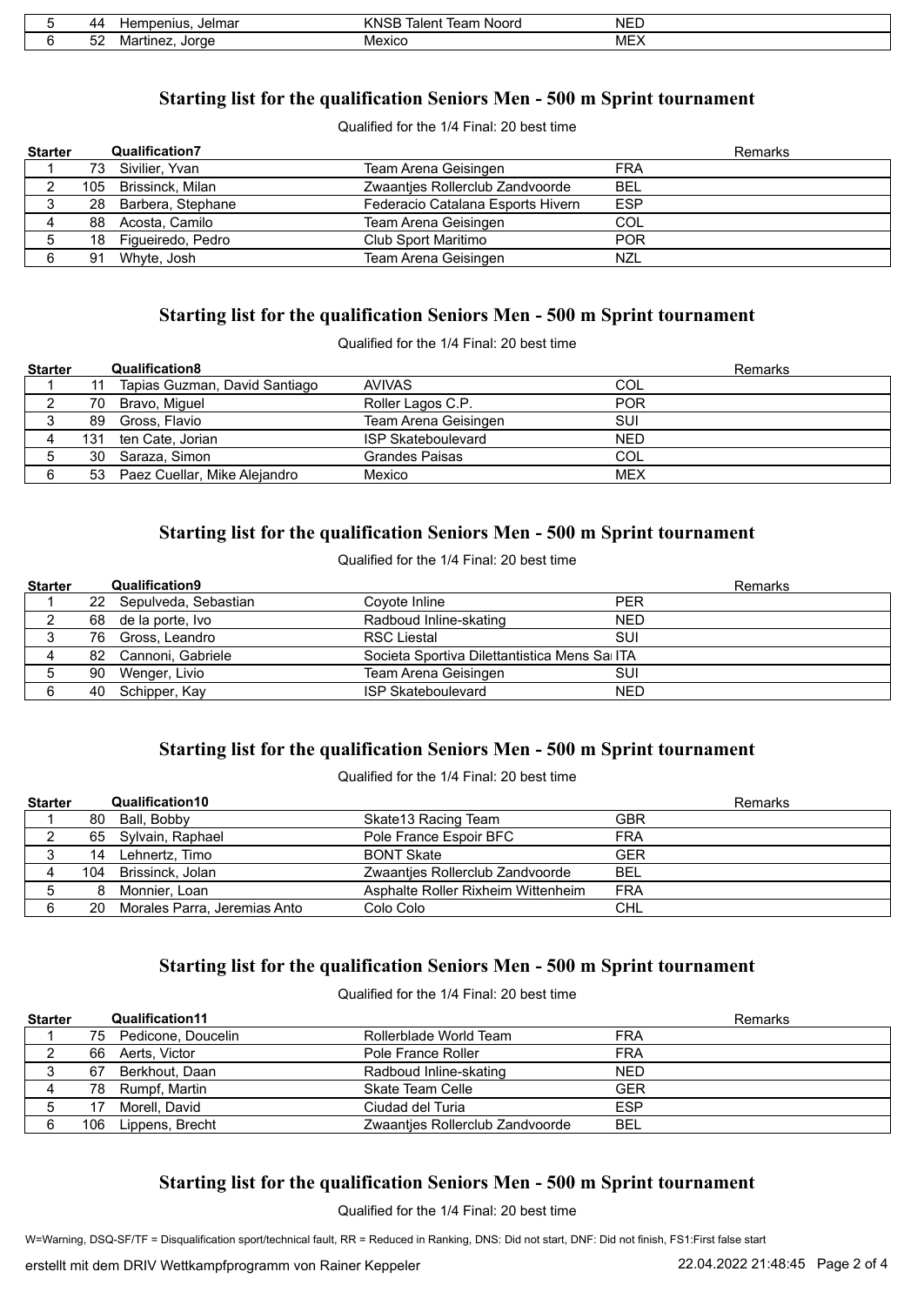| <b>Starter</b> |    | <b>Qualification12</b> |                             |            | Remarks |
|----------------|----|------------------------|-----------------------------|------------|---------|
|                | 60 | Medard, Indra          | NL Custom International     | BEL        |         |
|                | 81 | Nijenhuis, Glenn       | <b>ISP Skateboulevard</b>   | <b>NED</b> |         |
|                |    | 96 Schmidt, Stefan Due | Team District10 MSportsWear | <b>DEN</b> |         |
|                | 6  | Imenez, Alexis         | ACS World Team              | <b>FRA</b> |         |
|                | 46 | middelkoop, marc       | <b>KTT Midden-Oost</b>      | <b>NED</b> |         |
|                | 79 | Morris, Samuel         | Skate <sub>13</sub>         | <b>ITA</b> |         |

# **Starting list for the qualification Seniors Men - 500 m Sprint tournament**

#### Qualified for the 1/4 Final: 20 best time

| <b>Starter</b> |    | Qualification13     |                                     |            | Remarks |
|----------------|----|---------------------|-------------------------------------|------------|---------|
|                | 77 | Werner, Erik Willy  | RSV Blau-Weiß Gera                  | <b>GER</b> |         |
|                | 72 | Lecomte, Kyle       | <b>Roller Provence Mediterranee</b> | <b>FRA</b> |         |
| J              | 95 | Silva. Lucas        | Team Chile                          | CHL        |         |
| 4              | 10 | Daza, Emiliano      | Atlas                               | ARG        |         |
|                | 98 | Kamble, Siddhant    | <b>Team Solaris</b>                 | <b>IND</b> |         |
| 6              | 63 | Kromoser, Christian | ÖISC-Burgenland - Aowheels          | <b>AUT</b> |         |

# **Starting list for the qualification Seniors Men - 500 m Sprint tournament**

### Qualified for the 1/4 Final: 20 best time

| <b>Starter</b> |    | <b>Qualification14</b>      |                     | <b>Remarks</b> |  |
|----------------|----|-----------------------------|---------------------|----------------|--|
|                | 34 | Johansen, Nikolai Bjorklund | Inline Team Denmark | <b>DEN</b>     |  |
|                |    | 85 Pucklitzsch, Ron         | Takino Germany      | <b>GER</b>     |  |
|                |    | 50 Escareno, Santiago       | Mexico              | <b>MEX</b>     |  |
|                |    | 110 Van Oost, Thomas        | KTT noord-west      | <b>NED</b>     |  |
|                | 48 | Cujavante, Alex             | Mariani             | COL            |  |
| 6              | 36 | Jorgensen, Meik Heise       | Inline Team Denmark | <b>DEN</b>     |  |

# **Starting list for the qualification Seniors Men - 500 m Sprint tournament**

### Qualified for the 1/4 Final: 20 best time

| <b>Starter</b> |     | Qualification15               |                                    |            | Remarks |
|----------------|-----|-------------------------------|------------------------------------|------------|---------|
|                | 31  | Ghazali, Gibran               | GTC2022 LondonSkaters              | USA        |         |
|                |     | Ridolfi. Thomas               | AM Sports                          | FRA        |         |
|                | 43  | Stam. Maik                    | KTT noord-west                     | <b>NED</b> |         |
| 4              | 9   | Simon, Pierre                 | Asphalte Roller Rixheim Wittenheim | FRA        |         |
|                | 107 | van Haaren, Niels             | Zwaantjes Rollerclub Zandvoorde    | BEL        |         |
|                | 35  | Johansen, Sebastian Bjorklund | Inline Team Denmark                | DEN        |         |

# **Starting list for the qualification Seniors Men - 500 m Sprint tournament**

#### Qualified for the 1/4 Final: 20 best time

| <b>Starter</b> |    | Qualification16           |                         | Remarks    |
|----------------|----|---------------------------|-------------------------|------------|
|                | 39 | Mastrup, Sune             | Inline Team Denmark     | DEN        |
|                | 86 | Fischer, Nils             | TAX Racing Team         | <b>GER</b> |
|                | 62 | Zapata Martinez, Daniel   | NL Custom International | COL        |
| 4              |    | 56 Ramali, Etienne        | <b>NL Custom</b>        | <b>GER</b> |
|                | 5  | Mantilla, Jacobo          | Powerslide Team         | COL        |
|                | 61 | Villegas Ceballos, Steven | NL Custom International | COL        |

# **Starting list for the qualification Seniors Men - 500 m Sprint tournament**

### Qualified for the 1/4 Final: 20 best time

| <b>Starter</b> |    | <b>Qualification17</b>                 |                                |            | Remarks |
|----------------|----|----------------------------------------|--------------------------------|------------|---------|
|                |    | 49 Di Stefano, Daniele                 | Mariani World Team             | ita        |         |
|                |    | 25 Stogdale, Harry                     | Eltham Speed Skaterz Australia | <b>AUS</b> |         |
| 3              | 13 | Beelen, Robbe                          | <b>RSC HEVERLEE</b>            | BEL        |         |
| 4              |    | 58 Estrada Vallecilla, Edwin Alexander | NL Custom International        | COL        |         |
|                | 37 | Lindenskov, Oliver                     | Inline Team Denmark            | <b>DEN</b> |         |
|                | 47 | Van Der Ent, Jarno                     | <b>KTT Zuidwest Inline</b>     | <b>NED</b> |         |

W=Warning, DSQ-SF/TF = Disqualification sport/technical fault, RR = Reduced in Ranking, DNS: Did not start, DNF: Did not finish, FS1:First false start

erstellt mit dem DRIV Wettkampfprogramm von Rainer Keppeler 22.04.2022 21:48:45 Page 3 of 4